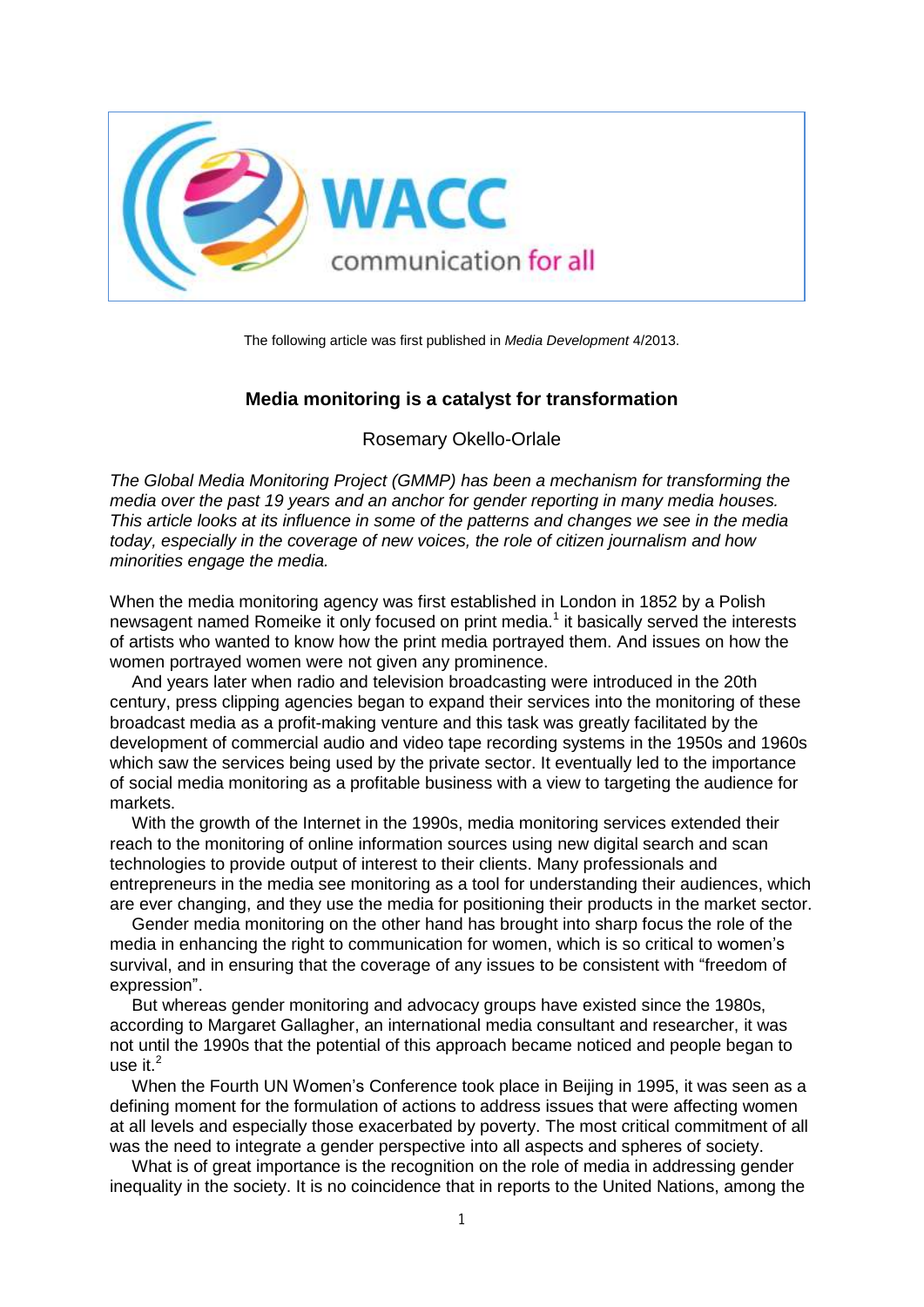12 areas of the Beijing Platform for Action 53% of countries cited media as their top priority for achieving gender equality.

This meant that the media needed to start engaging with women and their issues differently as opposed to seeing them merely as selling points for commercial media. This necessitated analysing the media from a gender perspective and coming up with methodologies to identify the role of the media in enhancing gender equality in terms of portrayal, visibility, policies, opportunities and enhancement of freedom of expression.

## **Using research and media monitoring to build capacity in media**

"The media do not merely represent; they also recreate themselves and their vision of the world… What they reproduce is chosen, not random, and not neutral, not without consequences... The media, for better and frequently for worse, constitute one of the major forces in shaping our national vision, a chief architect of… a sense of identity."

This observation by Patricia J. Williams, a feminist scholar at Columbia University, New York, underlines the realization that the media are powered by awesome and fast changing technologies and, given their vast reach, the media represent one of the most powerful forces on earth today for shaping the way people think. And they continuously recreate the world for the public without proper presentation of women in their rightful roles but always portraying them as victims and in a stereotypical manner.

Critics recognized that the media had the power to change perceptions and attitudes and that I could be useful instruments for advancing the status of women and fostering equality between men and women. No longer regarded as a preoccupation merely of the urban middle-classes, the media were understood in Section J as playing a fundamental role in the perpetuation of unequal gender relations at all levels of society.<sup>3</sup> this is because access to information and communication for social change is critical to all communities irrespective of their status.

However, during those years, gender in media was an uncharted realm of exciting and frightening realities as observed by Thenjiwe Mtintso, a former board member of Gender Links. <sup>4</sup> She observed that it would challenge the status quo, which she referred to as the "lion's den" where one was bound to encounter extreme difficulties.<sup>5</sup>

According to media scholar Liesbet Van Zoonen, the new perspective of feminist media researchers has brought in new ways of looking at media practice such as: How are discourses of gender encoded in the media text? How do audiences use and interpret gendered media texts? How does audience reception contribute to the construction of gender at the level of identity? <sup>6</sup>

These questions and arguments laid the ground for gender training in most parts of the world. Media began engaging with new ways of doing things such as gender-sensitive reporting, realizing that a good story told by the media can be accounted for by patterned differences in social roles and the experiences of both men and women in their daily lives.

Gender-aware reporting as it was soon to be known addresses issues around gender equality and challenges centuries of socialization, compounded by such "untouchables" as culture, custom and religion. It soon became apparent that there was need to build capacity of journalists to understand the science of communicating gender issues through the media and this was taken up by organizations such as Inter Press Service (IPS), the World Association for Christian Communication (WACC), Gender Links, African Woman and Child Feature Service, and the Intentional Media Women Centre based in Washington among others.

Since then research and capacity building has been implemented through the prism of the fact that the media could no longer afford to be gender neutral or gender insensitive. And, honing the skills of the media in gender reporting would transform the manner in which the media reported topical issues. Gender analysts argued that whether be it politics, economics, or business, both genders are affected differently and each gender should have the space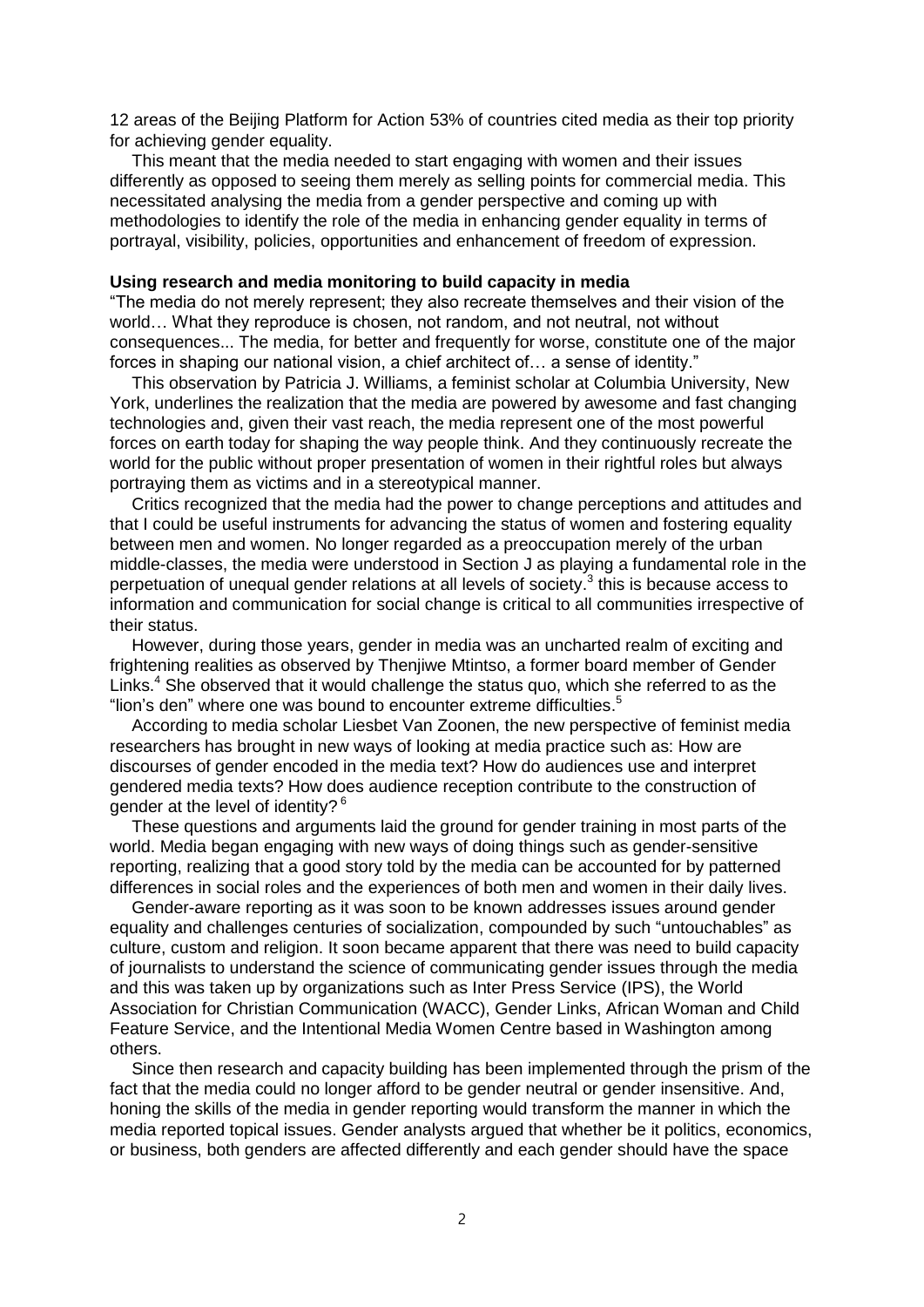and time to articulate their perspectives. Journalists have a professional and moral obligation to capture both sides of the story.

This understanding has seen several manuals developed in regard to reporting and writing on gender and other related issues in the media with the aim of building and strengthening relevant skills and techniques for effective reporting. For example the handbook *Whose News? Whose Views; Southern African Gender in Media*<sup>7</sup> was developed on the premise that the media can and should play a critical role in mainstreaming gender relations in society. This handbook has since been used in Africa by media trainers and media practitioners to interrogate every sentence and angle and the language used. It has also been used to advocate for changes to editorial policies and to help media houses develop gender policies.

The *Mission Possible: A Gender and Media Advocacy Toolkit* published by WACC (2006), which seeks to demystify gender and media and the use of media advocacy to change gender representation and portrayal of women in and through the media, has also been used to build capacity of journalists and gender activists globally.

A few media houses recognized the need to have a gender policy as an integral part of their editorial policies and to enhance the capacity of their journalists through training and partnering with the media – especially in the African region – to use calendar dates such as International Women's Day to produce a pull-out or a program dedicated to women's development.

One such was the Nation Media Group in Kenya which was instrumental in spearheading a women's pull-out on International Women's Day. Its then editorial director, Mr Wangethi Mwangi, commented during the launch of the pull-out in partnership with the African Woman and Child Feature Service (AWC), "Gender issues not only make the story interesting, but it also makes economic sense." 8

#### **How the GMMP has become a catalyst for media transformation**

While the aim of the GMMP in 1995 was to monitor news on television, radio and in newspapers on one "ordinary day" and release the results to coincide with the Fourth World Conference on Women held in Beijing, it brought with it the need to start looking at the media as a special case when it came to issues of gender.

For the first time, the GMMP gave women a tool which they could use to scrutinize their media in a systematic way and a means by which they could document media biases, stereotypes and how they portrayed women. The process brought together media practitioners, gender activists and lobbyists and created awareness of the pervasiveness of gender stereotyping within the media. The study found that women constituted 17% of news sources.

GMMP research from 1995, 2000, 2005 and 2010 showed consistently that women's voices are silenced through stereotyping or lack of representation in news media coverage. The GMMP showed how, when unquestioned, the routines and practices of journalism frequently resulted in news stories that reinforced gender stereotypes.

Over the years it has generated a body of evidence on media bias, misrepresentation and over-commercialization which has since been used by various media houses either to develop gender policies or to change their editorial policies altogether. The GMMP for the first time has helped to create a detailed picture of the numbers of women and men in the world's news on a particular day, the different ways in which they make the news, the roles they play and so on.

For example, in Kenya, when the 2010 GMMP result was presented to the Kenyan Editors' Guild, it transformed the manner in which the 2013 General Elections were reported. The research findings were used as a resource to train journalists on reporting elections from a gender perspective.

### **Impact of GMMP in transforming the global media landscape**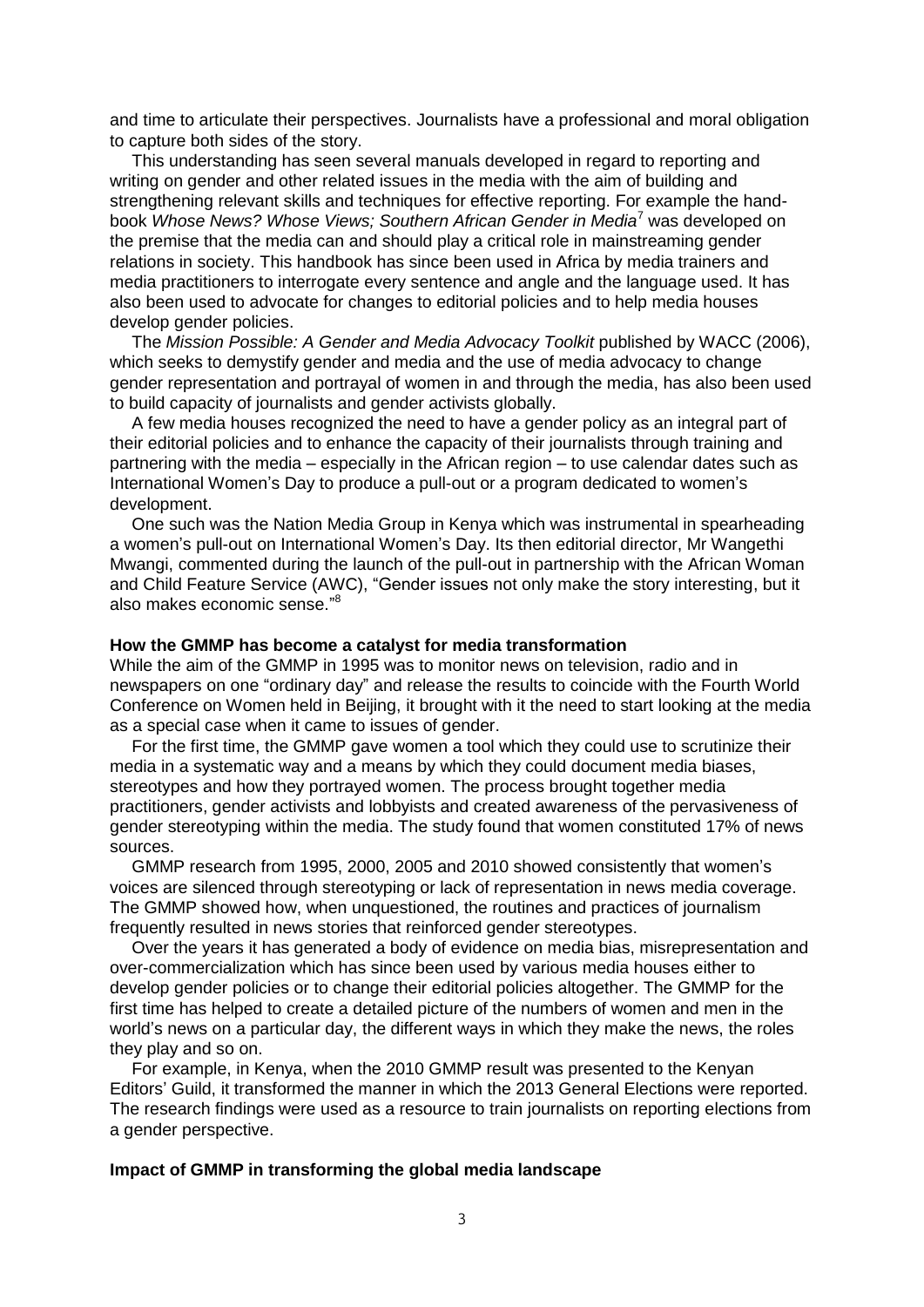The uniqueness of the GMMP is found in the very fact that it brings together journalists, advocates, activists and researchers in an extraordinary global network, dedicated to documenting and changing patterns of portrayal in the news.

What each study has demonstrated is the power of collective effort in a common cause. The results have been used in countless ways – to illustrate global patterns in news content, to highlight the persistent lack of women in national news media, to start a dialogue between media advocates and media practitioners, and much more.

Most importantly, the study has impacted on individual lives of women across the globe, and even more so on women in political leadership who have found space in the media to articulate their views.

This unique project has introduced gender aware reporting in the many newsrooms throughout the world. It has also introduced a deliberate and conscious paradigm shift among media managers and a host of media policies to mainstream gender within its human resource framework, content, programming, news desks and also among media consumers.

The GMMP was able to demystify gender-aware reporting through qualitative and quantitative data which revealed that it can bring out a host of hitherto hidden stories. The views of women on war could be a major force for peace. Women's views on the economy and service provision could have a major impact on how we view macroeconomic policy, how services are designed and delivered. Women's views and involvement in politics could fundamentally redefine the way power is viewed and exercised. And it has been able to challenge journalists and editors to go beyond all too common event-driven reporting to issue-based reporting.

### **Conclusions**

A continuous body of research such as GMMP has the potential to strengthen the professional work of media. There is also need for continuous capacity building and training for media managers to understand what gender mainstreaming is all about, media professionals to be able to write and edit well-balanced stories from a gender perspective. The research can also be used to persuade advertisers not to promote adverts that further stereotype women and women's issues. It is through such approaches that media managers can challenge personal, institutional and systematic barriers to women's participation in the media.

Women are entitled to equal voice and participation in every facet of social, economic and political life. Integrating the gender dimension into media will be facilitated by promoting gender-sensitive reporting at all levels of professional media training and journalism education, by developing the critical abilities of young people to evaluate and produce media content with a gender perspective, by fostering media and information literacy and by supporting initiatives to develop media outlets managed by both women and men.

*The views expressed above are those of the author and do not necessarily reflect the opinions of the Ford Foundation.*

#### **Notes**

- 1. Romeike established the world's first press clipping agency in London in 1852. Actors, writers, musicians and artists would visit his shop to look for articles about themselves in his continental stock. It was then that Romeike realised that he could turn this into a profitable business. The agency later became Romeike & Curtis and is now part of Cision.
- 2. Margaret Gallagher (2001). *Gender Setting. New Agendas for Media Monitoring and Advocacy*. London: Zed Books and WACC.
- 3. Section J is on Women and Media in the Beijing Platform for Action adopted during the Fourth World UN Conference on Women in Beijing-China
- 4. Gender Links (GL) is committed to a region in which women and men are able to participate equally in all aspects of public and private life in accordance with the provisions of the Southern African Development Community (SADC) Protocol on Gender and Development.
- 5. Thenjiwe's foreword to *Whose News? Whose Views.* Southern Africa Gender in Media Handbook.